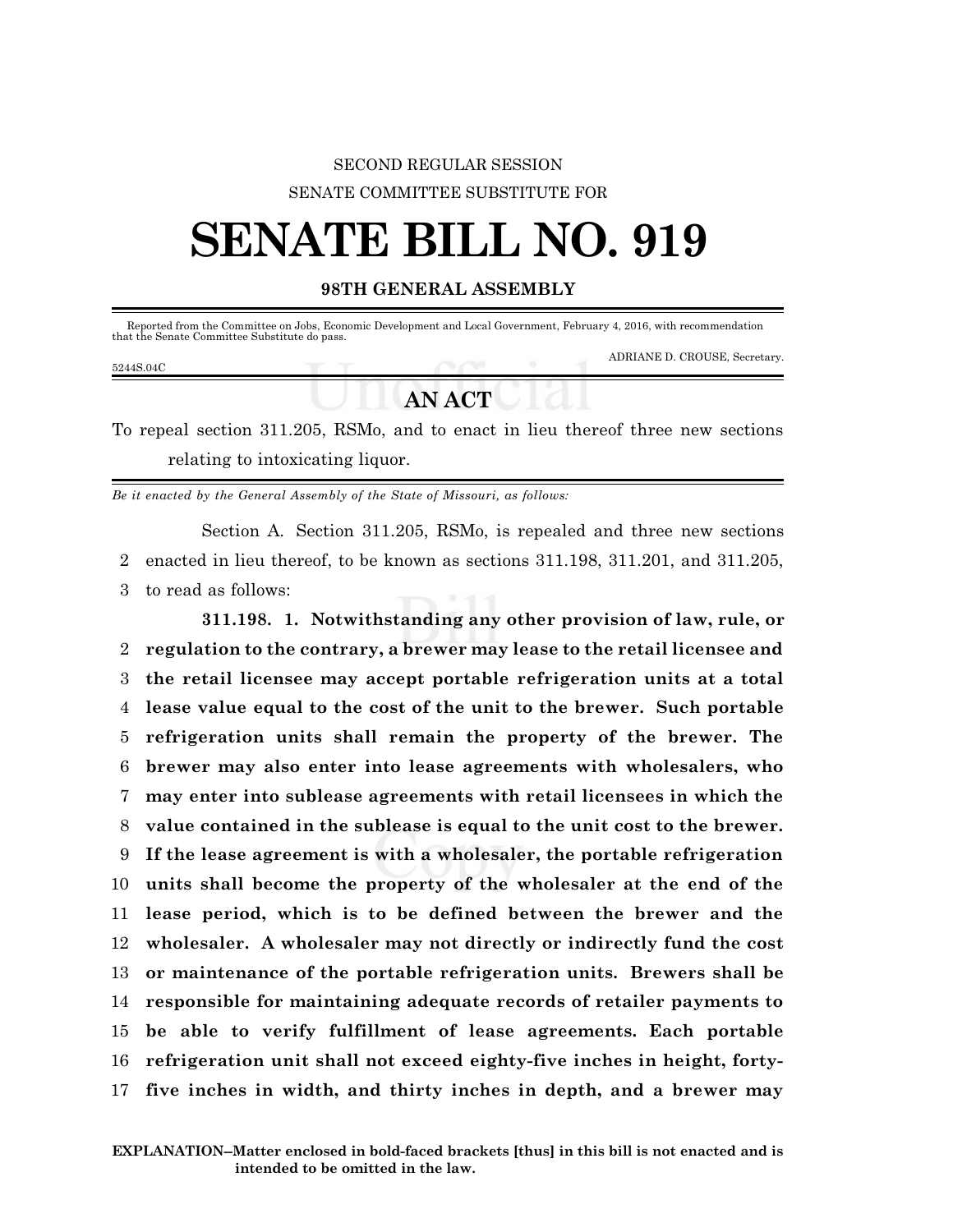SCS SB 919 2

 **lease, or wholesaler may sublease, not more than two portable refrigeration units per retail location. Such portable refrigeration unit shall bear in a conspicuous manner substantial advertising matter about a product or products of the brewer and shall be visible to consumers inside the retail outlet. Notwithstanding any other provision of law, rule, regulation, or lease to the contrary, the retail licensee is hereby authorized to stock, display, and sell any product in and from the portable refrigeration units. Any brewer or wholesaler that provides portable refrigeration units shall within thirty days thereafter notify the division of alcohol and tobacco control on forms designated by the division of the location, lease terms, and total cubic storage space of the units. The division is hereby given authority, including rulemaking authority, to enforce this section and to ensure compliance by having access to and copies of lease, payment, and portable refrigeration unit records and information.**

 **2. Any rule or portion of a rule, as that term is defined in section 536.010 that is created under the authority delegated in this section shall become effective only if it complies with and is subject to all of the provisions of chapter 536, and, if applicable, section 536.028. This section and chapter 536 are nonseverable and if any of the powers vested with the general assembly pursuant to chapter 536, to review, to delay the effective date, or to disapprove and annul a rule are subsequently held unconstitutional, then the grant of rulemaking authority and any rule proposed or adopted after August 28, 2016, shall be invalid and void.**

**311.201. 1. Any person who is licensed to sell intoxicating liquor in the original package at retail as provided in subsection 1 of section 311.200 may sell from thirty-two to one hundred twenty-eight fluid ounces of draft beer to customers in containers filled by any employee of the retailer on the premises for consumption off such premises. Before such beer may be sold, an employee of the licensee shall first close the filled container with a one-time-use tamper-proof seal. Any employee of the licensee shall be at least twenty-one years of age to fill containers with draft beer.**

 **2. No provision of law, rule, or regulation of the supervisor of alcohol and tobacco control shall be interpreted to allow any wholesaler, distributor, or manufacturer of intoxicating liquor to**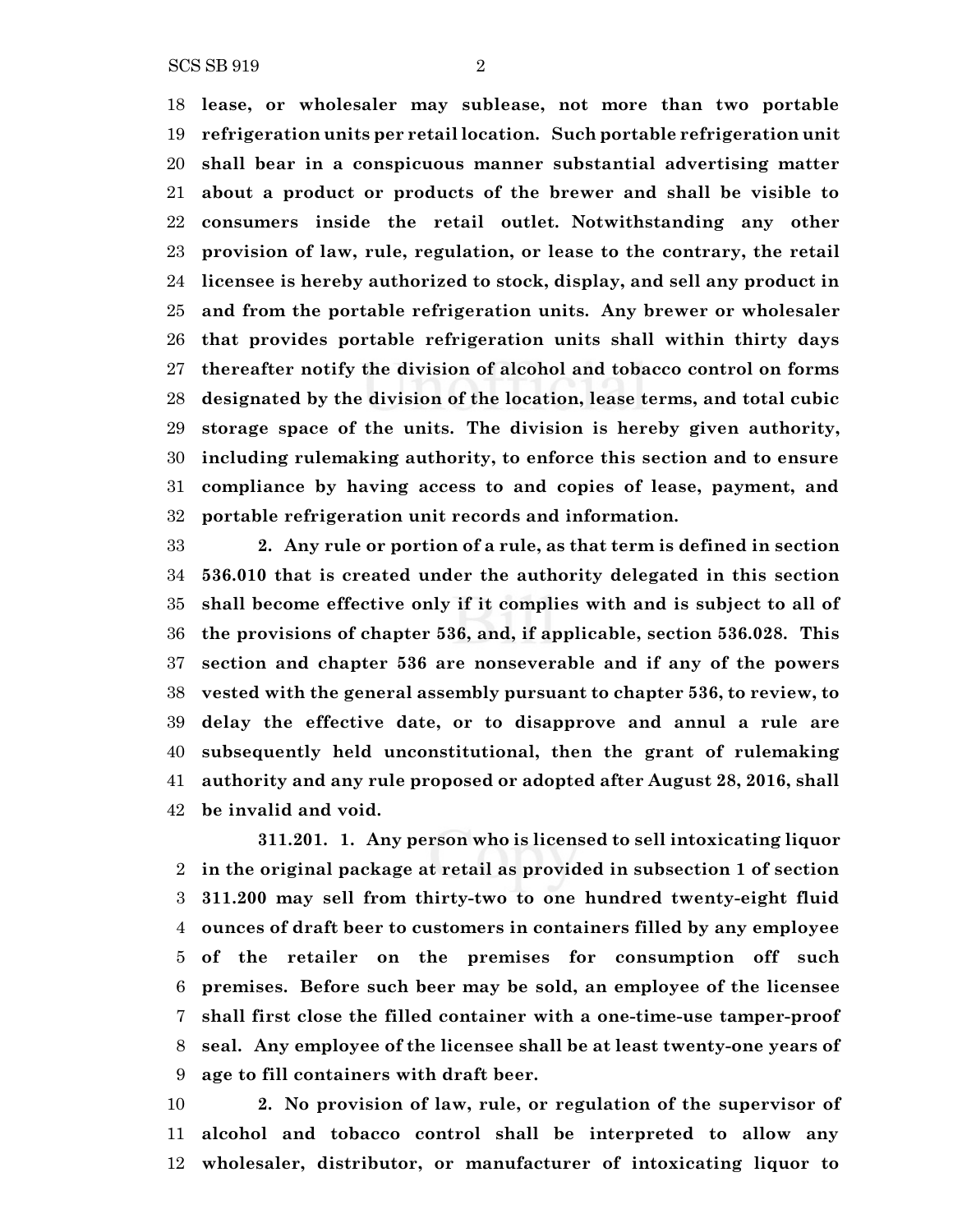SCS SB 919 3

 **furnish dispensing or cooling equipment, or containers that are filled or refilled under subsection 1 of this section, to any person who is licensed to sell intoxicating liquor in the original package at retail as provided in subsection 1 of section 311.200.**

 **3. (1) Containers that are filled or refilled under subsection 1 of this section shall be affixed with a label or a tag that shall contain the following information in type not smaller than three millimeters in height and not more than twelve characters per inch:**

**(a) Brand name of the product dispensed;**

**(b) Name of brewer or bottler;**

 **(c) Class of product, such as beer, ale, lager, bock, stout, or other brewed or fermented beverage;**

**(d) Net contents;**

 **(e) Name and address of the business that filled or refilled the container;**

**(f) Date of fill or refill;**

 **(g) The following statement: "This product may be unfiltered and unpasteurized. Keep refrigerated at all times.".**

 **(2) Containers that are filled or refilled under subsection 1 of this section shall be affixed with the alcoholic beverage health warning statement as required by the Federal Alcohol Administration Act, 27 CFR Sections 16.20 to 16.22.**

 **4. (1) The filling and refilling of containers shall only occur on demand by a customer and containers shall not be prefilled by the retailer or its employee.**

 **(2) Containers shall only be filled or refilled by an employee of the retailer.**

**(3) Containers shall be filled or refilled as follows:**

 **(a) Containers shall be filled or refilled with a tube as described in subdivision (4) of this subsection and:**

 **a. Food grade sanitizer shall be used in accordance with the Environmental Protection Agency registered label use instructions;**

 **b. A container of liquid food-grade sanitizer shall be maintained for no more than ten malt beverage taps that will be used for filling and refilling containers;**

 **c. Each container shall contain no less than five tubes that will be used only for filling and refilling containers;**